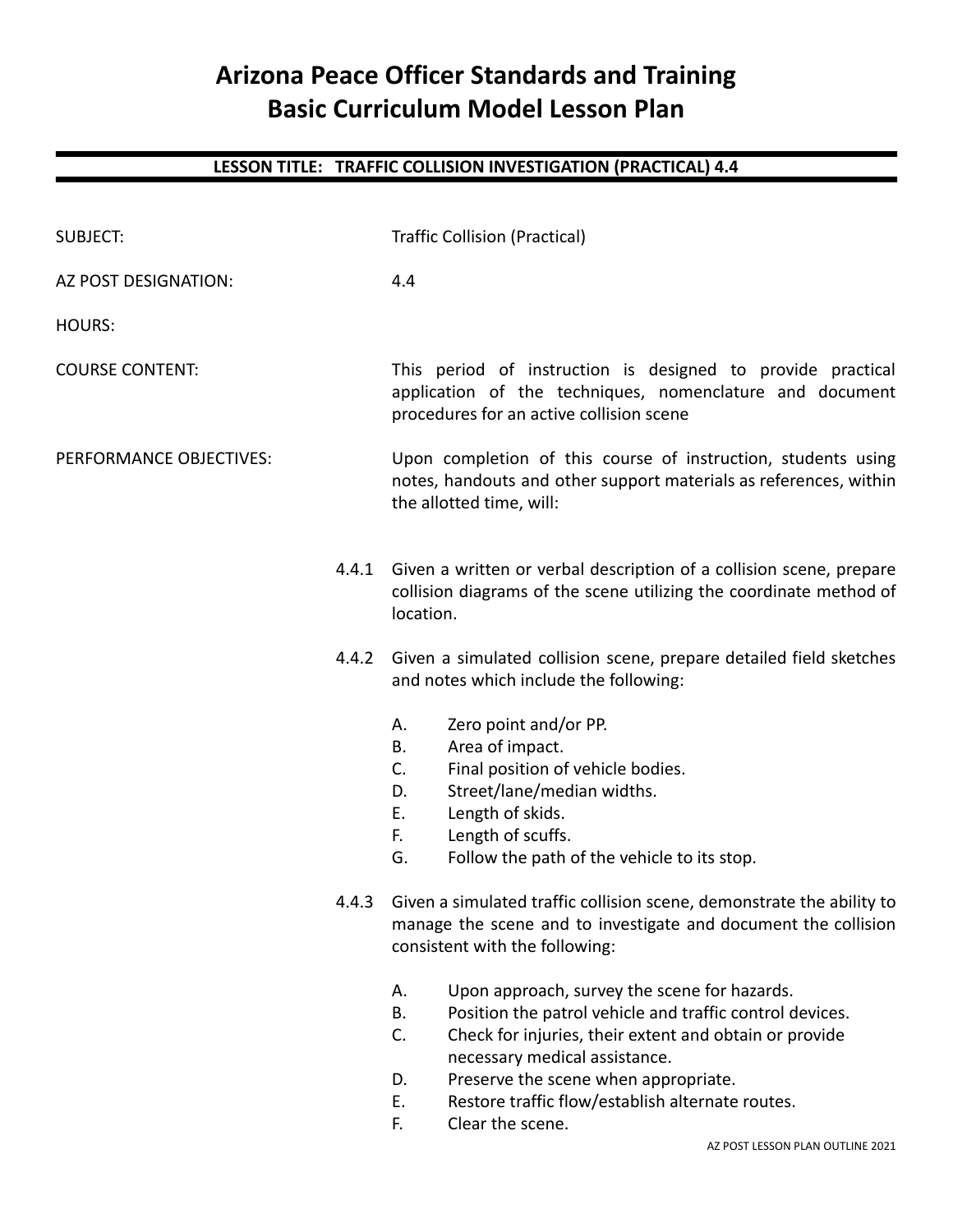- G. Take statements.<br>H. Collect evidence.
	- Collect evidence.
- I. Prepare diagrams using a template.
- J. Determine primary collision factors.
- K. Prepare a collision report.
- L. Take enforcement action.